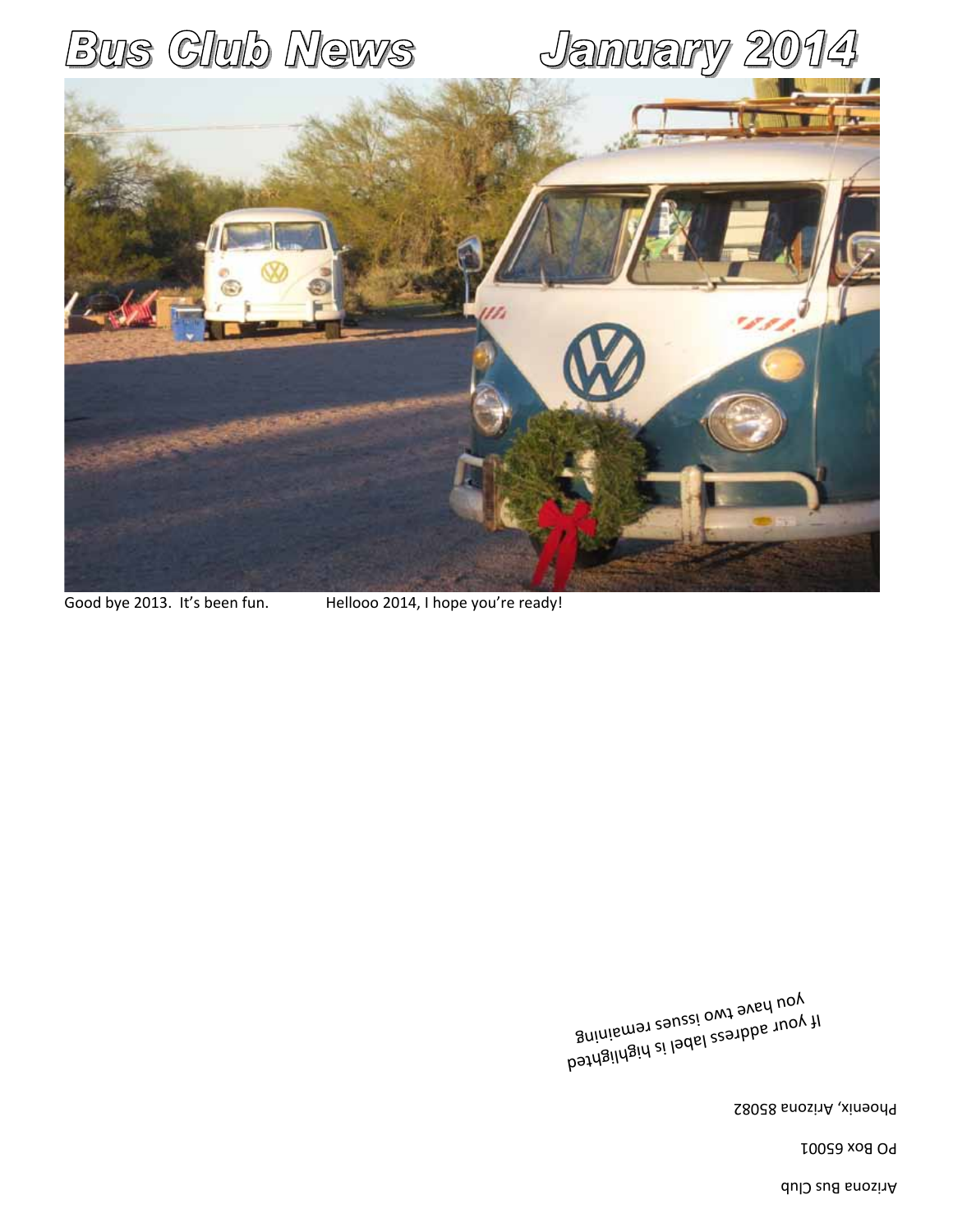

### Behind the Wheel

Much to the disappointment of some, the newsletter is finally done and, as promised, available in newsstands, just in time for the ball to drop and way before the deadline of next months news. Wow, again the holidays swept thru the humble offices of our publication without warning and we all agree that it seems like the holidays are over before they got started. Combining the Bus Club calendar with the holiday calendar is sometimes as easy as sorting out that electrical issue. (Hint: replace it all.) This holiday season was off to an excellent start with Volkstock in early November, followed with Buses by the River the following weekend, followed by Turkeyday, a quick four day weekend, the APS light parade, the Bus Club



Mr. & Mrs. Clause making time for our holiday party. Christmas party out at Usery Pass, Christmas in the middle of the week and New Years! If you're gearing up for next year to do it all, better start now.

Or pick the events you want to attend, but that leads to stories of 'you shouldda been there!','best time ever' and then you'll feel left out. Seriously, there is no 'good' advice on how to do it all. O.k., one thing we at news have learned is to tune your bus up in October after the ABC Jamboree 'cause you'll never find the time once the fun begins. And second, after reading last month's newsletter we discovered that its o.k. to write the news with a buzz, but not so good to edit the news with a buzz (even though it sounded like a good idea at the time. But then whose thoughts have sound?) I digress. This coming year of Bus Club is looking up to be a good year. (we'll let you know if it achieves 'great' status.) We've got an excellent raffle bus candidate thanks to some good karma and great club members who were able to donate on the spot to help snag it.



Absolutely no animals were harmed creating this issue. We've got some new board members who have sworn on a stack of Idiot's manuals, personally signed by John Muir, to keep this club focused and fun. We've got new clueless members who are enthusiastic about owning a bus, joining our club and getting out there to drive! So many positive waves, how can anything go wrong? Um, yeah, let's not ask that last question just yet. (Maybe this time next year, we'll be safe asking.) January completes the Bus Club holiday season with attendance at BBB and then February is an excellent time to tune your bus up for the Four Peaks overnite. (Maybe we can find some snow this time.) Lot's of fun things still await you my fellow clubber. Save room in your schedule for some of them and enjoy your Holiday news! - G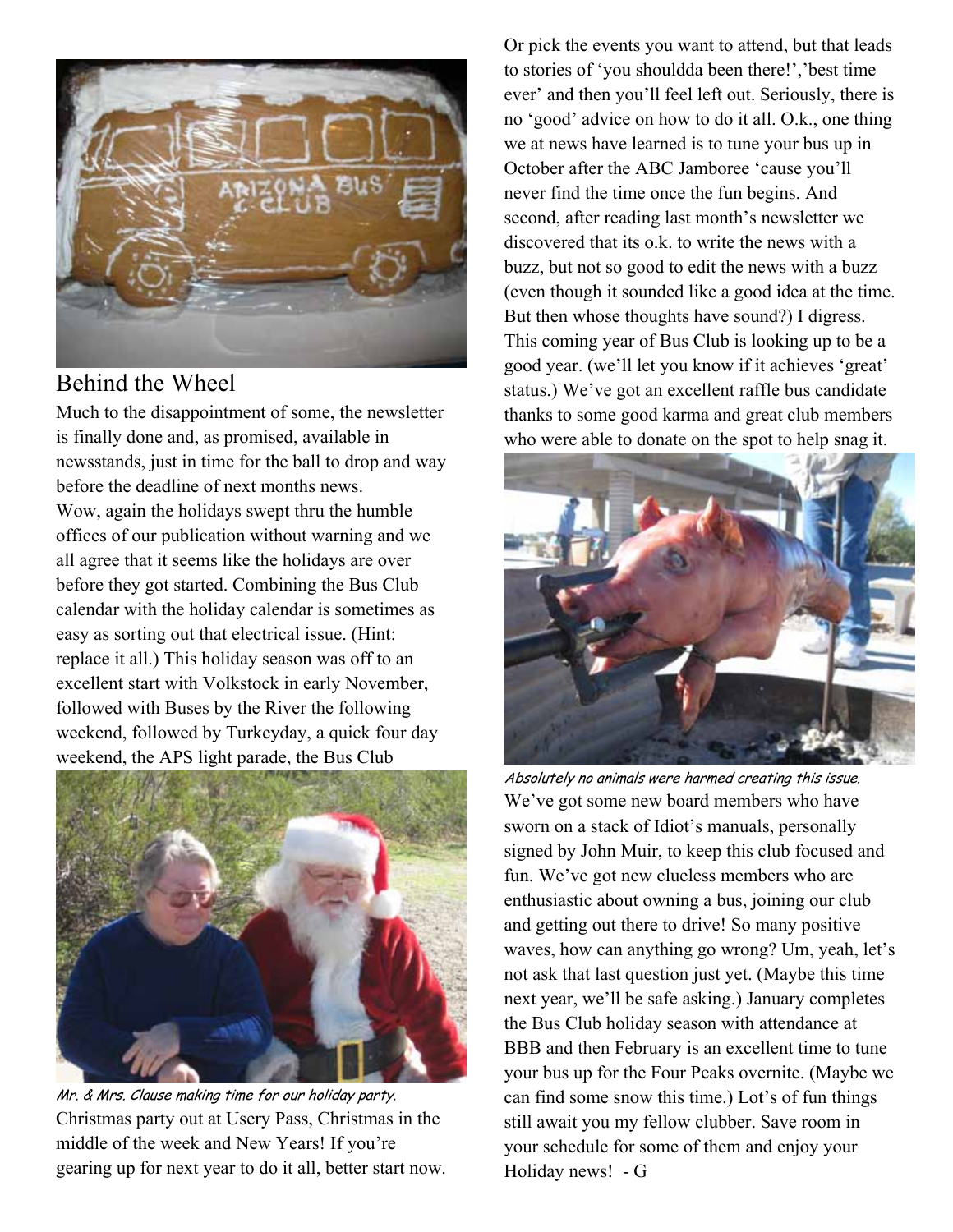# November election results Department

Hey clubbers, as we start another year, remember to swap out the names in your roll-o-dex!

Your 2014 Bus Club Board includes: Event Coor. – David Murphy – On Yahoo groups Membership – Darla Amatasin – On Yahoo groups Treasurer – Team Evans – On Yahoo groups Sergeant at Arms – Will Davis - On Yahoo groups Vice President – Jeremiah Polynone – On Yahoo Secretary – Kris or Joyce – On Yahoo groups President – Gary Lampinen – One Yahoo If you're looking for phone numbers, start with the bathroom walls at Usery Pass, otherwise we'll be posting them soon.



Happy clubbers at our Holiday party. Ask anyone and they'll agree, it's better than staying at home.

# Where are we going to go?

Asking me? Straight to hell if you don't amend your evil ways. Oh, Where are we meeting in January? Hey gang, evidently the Bus Club President's sinister plan to move the General meeting place to a 'central' Phoenix location was discovered and thwarted by a small contingent of bus club commandos known only as the East Side Bullis. Yes, it's true that our beloved president was caught red handed schmoozing the event manager, Michelle, at Aunt Chilada's in order to secure a better room and more waitresses. Witnesses will confirm our president's left hand was dripping in 'red sauce' as he 'fumbled' a chip and over estimated the depth of the bowl. Our president upset the bowl of red sauce into the lap of Michelle causing an immediate panic to ensue within the Aunt Chilada's restaurant during the regularly scheduled Bocci tourney which in turn altered the

score of the game so the Sunnyslope Bowlers will be advancing to the finals and not the Arcadia Tumblers. Needless to say our president was asked not to come back on Bocci night to talk business. The search for a better meeting place continues and we will be posting it on yahoogroups as soon as we find one.

### **I CAN'T GET ENOUGH BUS CLUB!**

I know, right? So, if seeing your ABC friends at meetings, work parties, campouts or at the local pub isn't enough, you can now communicate with each other via the ABC yahoo group! Sounds obvious for….obvious reasons but this group of yahoos has a yahoo group on, would you believe, yahoogroups? Instructions: Step one - Send an e-mail to: Arizonabusclub-subscribe@yahoogroups.com and then join in on the fun!

### **I WANT TO CONTRUBUTE AN ARTICLE!**

Silly rabbit, everyone wants to read their contribution in our newsletter and subject our subscribers to their particular version of bad grammar, run on sentences, dangling participles, nasty verbage and odd punctuation. Just remember our news editor has high standards regarding what gets published and what is left for next month's news. These standards include the following: article should be in English, as most of our reader base understands English when the news is read to them. Articles should have a beginning, a middle and when they come to the end, they stop and wrap themselves up in a nice tidy package that's easy to understand. Rumors about articles written in crayon are true and we will publish them as is. Articles should relate to VW buses somehow. (Even if the article was written in a bus. Good start!) And finally, articles must be submitted before the deadline or they risk winding up in the newsletter of the following month. All this being said, please send your bus stories, bus anecdotes, bus jokes & bus pics to **busclubeditor@gmail.com** if you'd like to see them published. Take it from me, submitting an article is non-habit forming, clears up acne overnite and can get you noticed by the fairer sex!

### **Space Available**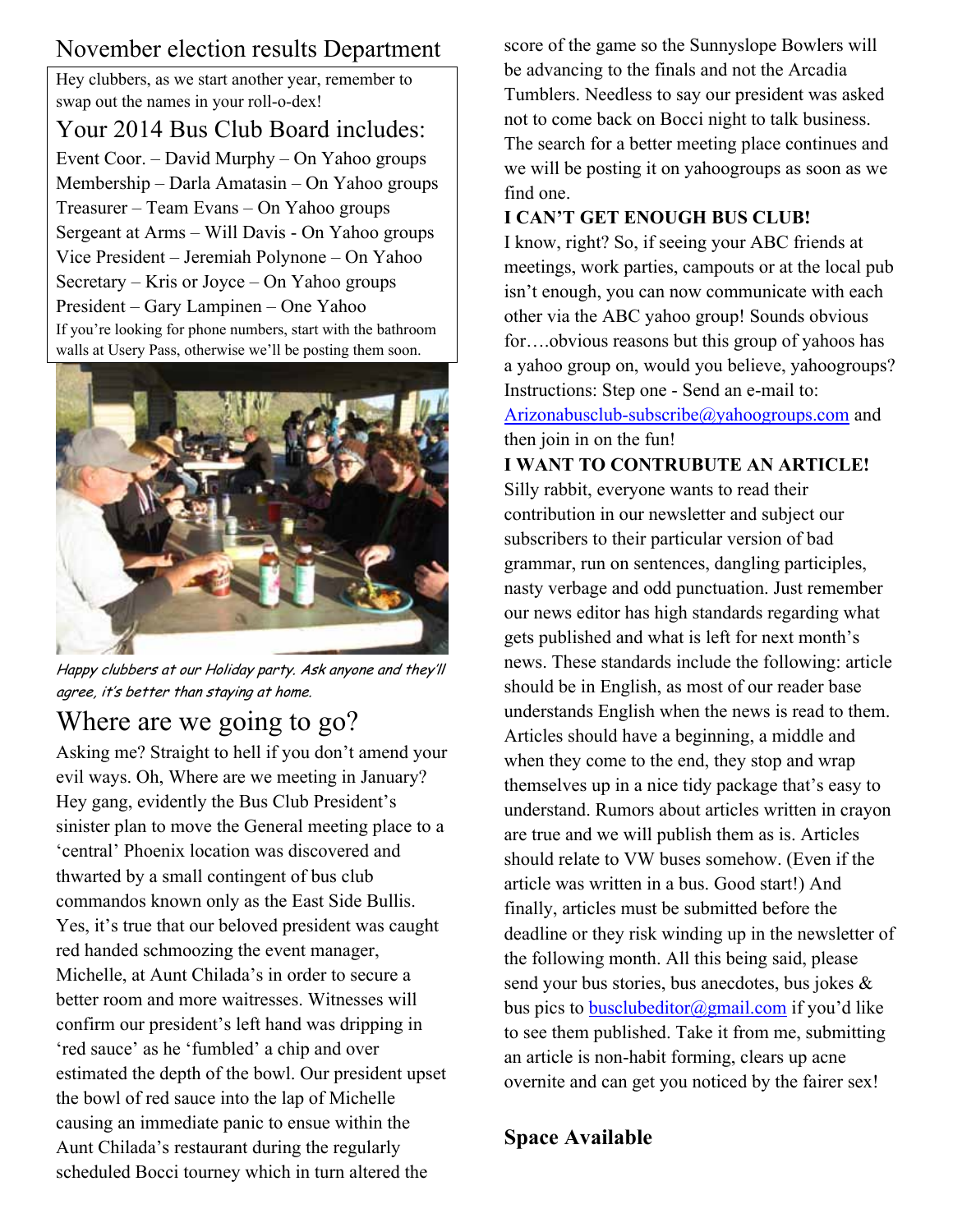**MEMBERSHIP DUES** are STILL only \$20 per year. WHAT? I know, we might be upping that amount soon, so get your renewal dues in QUICK before our new Board change the amount. Please send your dues & renewals in the form of Check, M.O. or EBT debit cards to:

# **Arizona Bus Club c/o Membership PO Box 65001**

#### **Phoenix Arizona 85082**

Send dues in the form of bus parts & pieces or raffle bus donations c/o Chad Jacobsen. Send dues in the form of cash or gold bullion to Gary Lampinen. Upon receipt of payment, we will do our best to update your membership to ensure you continue to receive this quality publication throughout the year to keep you up to date on Bus Club activities.

**DISCLAIMER:** Hey gang, we can be the source of good information and really bad rumors so please understand that: The views and opinions expressed in the Arizona Bus Club newsletter are those of the individual contributors and are not necessarily those of the board, general members or the editors unless otherwise stated. Usually it's the beer talking. No Arizona Bus Club board member, past or present, shall be held liable for any damages, death, injury, paper cuts or harm resulting from the use or misuse of any information contained in the newsletter or the newsletter itself.



2014 raffle bus motor sat for 12 years, cranked right up. Gettin' it on & Takin' it off Dept By Roy Our vintage VW's are as simple as nuts and bolts…or are they? Are you driving a 35+ year old air cooled VW and are wanting a little insurance that you'll make it to

your intended destination? Well it all starts with nuts & bolts and knowing what you're doing.... although lately, if you've got a smart phone and 3G service wherever you may have broken down…a YouTube video might just save your day. Beyond that…just knowing a vintage VW is just made up of a lot of simple parts that merely need to mesh correctly much like a bolt and nut is really all it takes to keep it going.

One of the first things my mechanical mentor and beloved aviator father taught me was about nuts and bolts. Me being 6-7 years old and sifting through his bottomless buckets of aircraft bolts trying to attach some noise making gizmo to my bicycle I crossed threaded and stripped my first bolt…it would not tighten and it would not loosen, just stuck there and flopping around errgh! It was then he taught me about hacksaws and a lesson learned on how hardware has to mate correctly. My father informed me about American (SAE) vs Japanese (Metric) and how they can't mix and how you should be able to hand thread on a nut the entire length of the bolt and if not you'll have an issue sooner or later. Then came a lecture about the helix that could be left hand or right hand thread…castle nuts…locknuts…safety wire…thread pitch…threads per inch…one start…two start…tapered threads…coarse thread…fine thread…until he showed me his vast collection of taps, dies, numbered drill bits and the large thread chart poster hanging on the basement wall. This is the moment when I learned that any two pieces of metal could be turned into a mechanical fastener…not long after this he taught me to weld which I think was to just keep me from breaking or losing all his bits, taps and dies  $\odot$ 

I was reflecting on this lesson the other day while trying to remove a bumper nut that I distinctly remember going on rather tuff a few weeks ago…what I should have done before getting out the cheater bar and force cranking that nut on was to wire brush off the threads, file any burrs and possibly running a die down that booger'd bolt. Remember this lesson folks and you'll thank my dear old dad one day yourself.

Just remember that an inch of prevention will keep your VW going for many more kilometers!

Keep on Buss'n!

Roy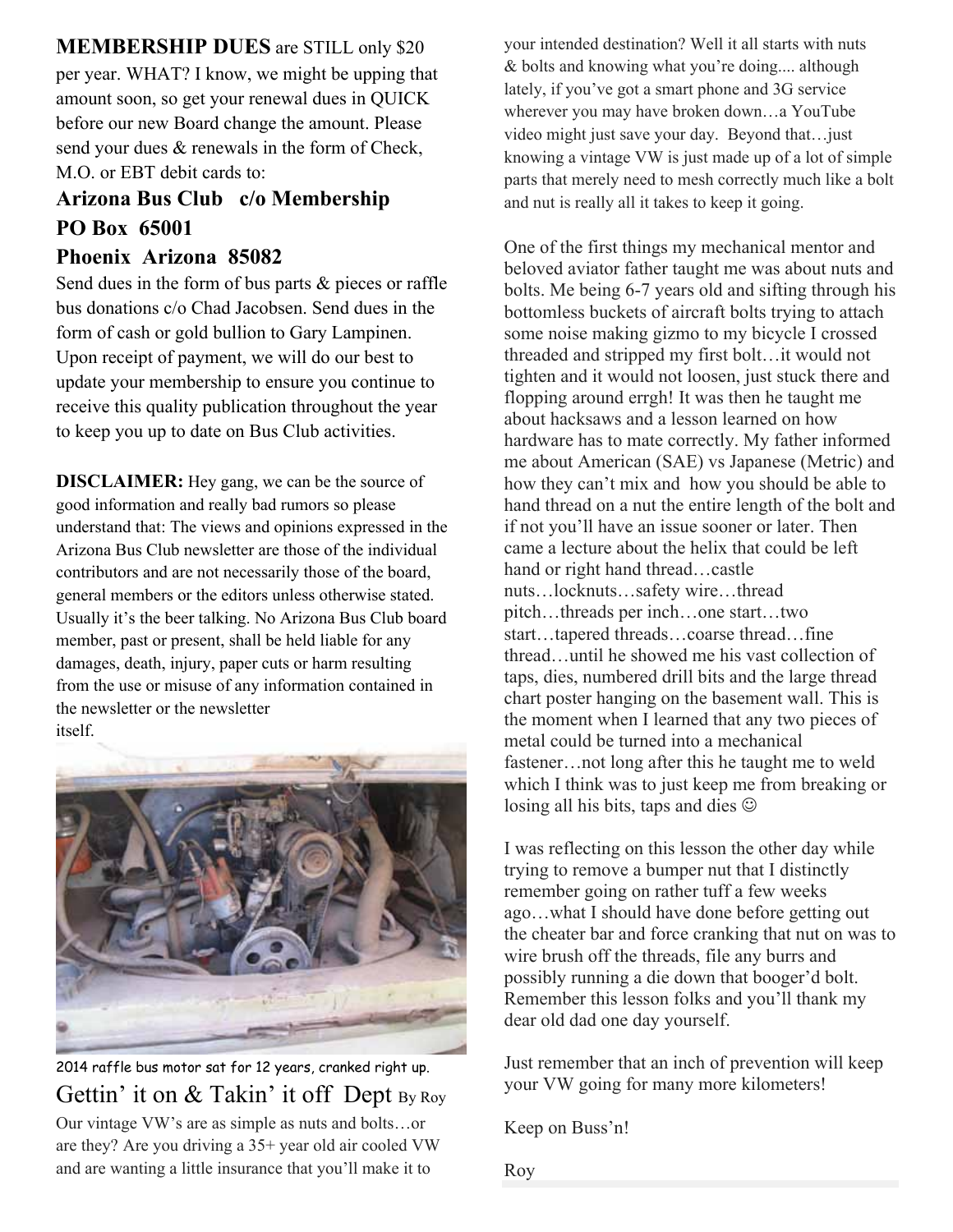### General Meeting Notes Department



Good enough to eat. Decorated gingerbread buses! Hey gang, if you missed the last meeting like I did, here are some of the things recorded by one of our more responsible members. Just an FYI.

**RE Donations**: Paradise Valley Foodbank can always use your donation of non-perishable food items. During the months of June, July & August the demand for these goods increases dramatically but they can use your donations year round. Evelyn and her bus Valentine collect these goods at each meeting for your donating convenience.

**RE MLK Day:** David Murphy made mention that Mesa is hosting a parade on the Monday following BBB. Many faces, one community is the theme with the idea being that Bus owners & drivers come from many backgrounds. You don't have to decorate your bus for this parade, just show for it if you can. Entires need to be in place by 10:30am. Parade will last 25-30 min. David's flyer to be posted on yahoo. **RE Work Parties at Chad's:** Chad will post when he hosts. List of things to bring to help Chad cut his own expenses will be posted. It's always a fun time and there's always something to do toward preparing for this year's Jamboree whether it's prepping the bus for paint, assisting with the draining of beer bottles, or brainstorming new camping locations. Hope to see you there.

**RE Bus Club giving:** Considering the increasing cost of restoring a raffle bus, the board decided to split \$2500.00 between Arizona organizations including: Jerome Volunteer Fire Department Auxillary, Arizona Humane society and Make-awish Foundation.

# From the archives Department

Folks, somewhere along the line we missed posting the article regarding the Red Barn Roundup held back in October of this year. So, in an effort to do some house keeping we are publishing this article now! By Roy Jonas



Beautiful view from the top of Mt. Lemmon.

Wow, what a great event this weekend...the Tucson Bus Mob knows how to produce a sweet campout, cruise and show! Bravo to all that made it happen! I thoroughly enjoyed myself this weekend...hope I did not get any on anyone :p

I received very warm welcoming from the TBM... almost like someone called down there beforehand and asked them to schmooze me... :) Some really good peoples down there and no drama...wonder if they are accepting new members?



Lining up for the Chirco cruise. Tucson represent! They also have some very nice VWs in the scene and the Chirco store appeared to be a thriving business supporting the hobby. Swap meet was bustling and there was quite a crowd by the time we split just before noon and took a scenic trip to the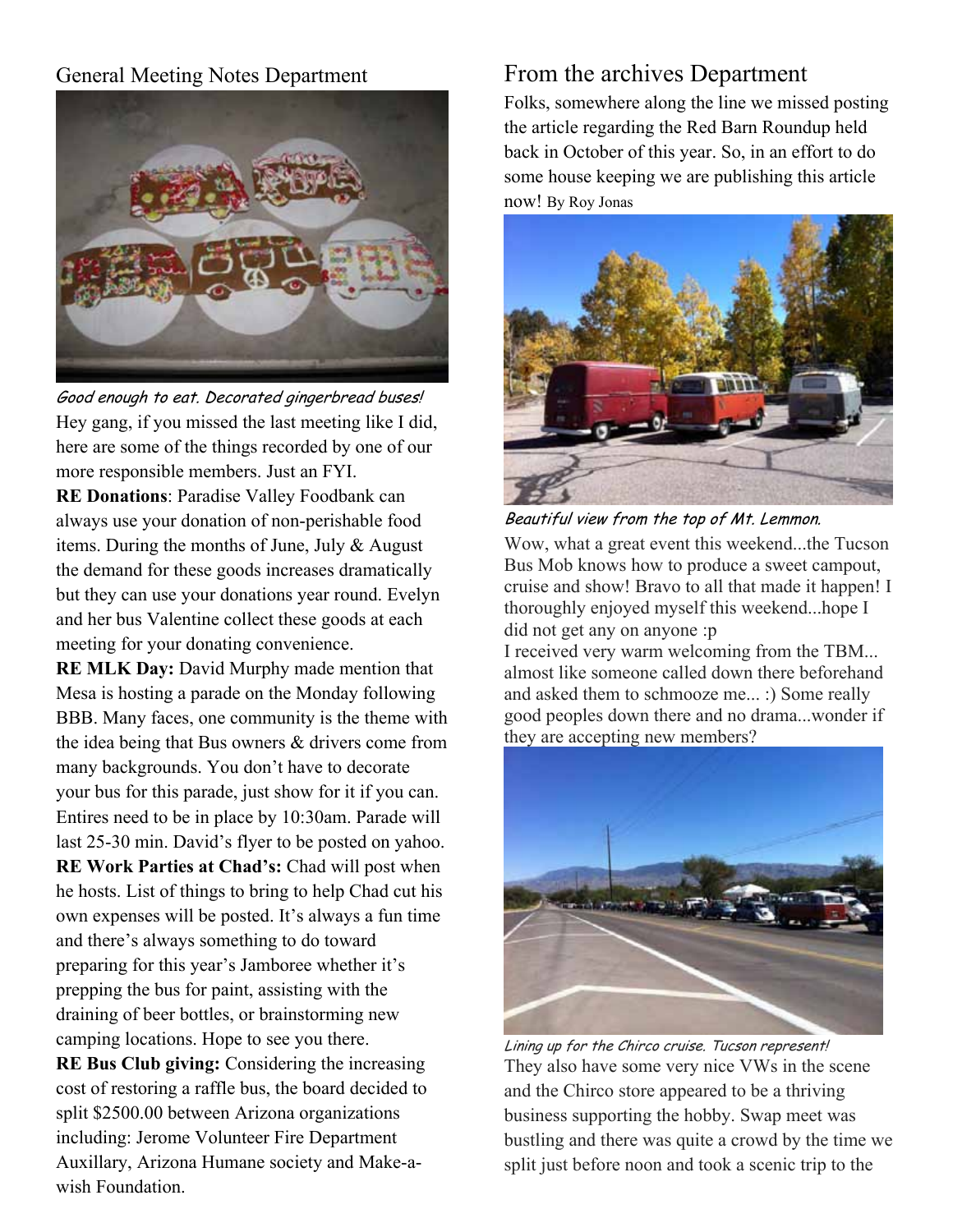top of Mt Lemon. No issues with Andy, Chad or my bus on the trip other than a pesky clogged idle jet in my bus that I cleared while the boys were scarfing down some vittles.

An awesome entry in my ever growing adventures in Arizona.

#### Later,

#### Roy

The Missouri Micros gave up a true gem of a member when Roy decided to take his clan west last year. Their loss is our gain, and a true gain it is. Experience galore and friendship in abundance graced our club when Roy showed up. Thanks for looking us up and giving us a chance Roy!



Happy New Year everyone!



Some things to do in Alaska. Right to left, Alaskan amber, Alaskan pale, Alaskan summer, Alaskan wheat, Alaskan IPA, Alaskan….

Fulfilling promises Department

As mentioned in last month's newsletter, I was going to say some things about my trip to Alaska. Not to bore anyone with vacation info but if you have an opportunity to go, do it and take someone with you to share the experience. I took the easy

route and let someone else plan (me Mum), and yes, pay for the trip. I enjoyed a vacation with my family that I will not forget. Some of our club members have traveled Hwy 1, 2, 3  $\&$  4 in Alaska in their buses and have detailed stories of their Journeys to share with you. Wiley Roberts & Mike Wood are two club members that come to mind that have traveled the Alaskan roads (no, not together) and Melissa Jess is another member who can offer plenty of advice if you're looking to plan a trip. Mom, thank you for a wonderful experience! G2.



Meanwhile, somewhere in Ketchikan Alaska…

# New Member Department

Just like any organization where you're the nubie, we too enjoy recognizing new members to our club.

Name From Rick & Josie Cross Glendale, AZ Andy Kunz Peoria, AZ Wayne Olson Gilbert, AZ Larry Gregg Dewey, AZ Avery Bill Portland, OR Christina Vanda Gilbert, AZ Dutch Van Den Berg Tempe, AZ Rebecca Talbert Cottonwood, AZ Jeff Cosgrove Prescott Valley, AZ Ed & Sandi Lampinen Glendale, AZ Jerry & Kim Lindvig Phoenix, AZ Everyone, thank you for showing interest in our Bus Club. We hope to see every one of you at an up coming event!

Things to remember for the coming year Dept. Arizonabusclub-subscribe@yahoogroups.com Busclubeditor @gmail.com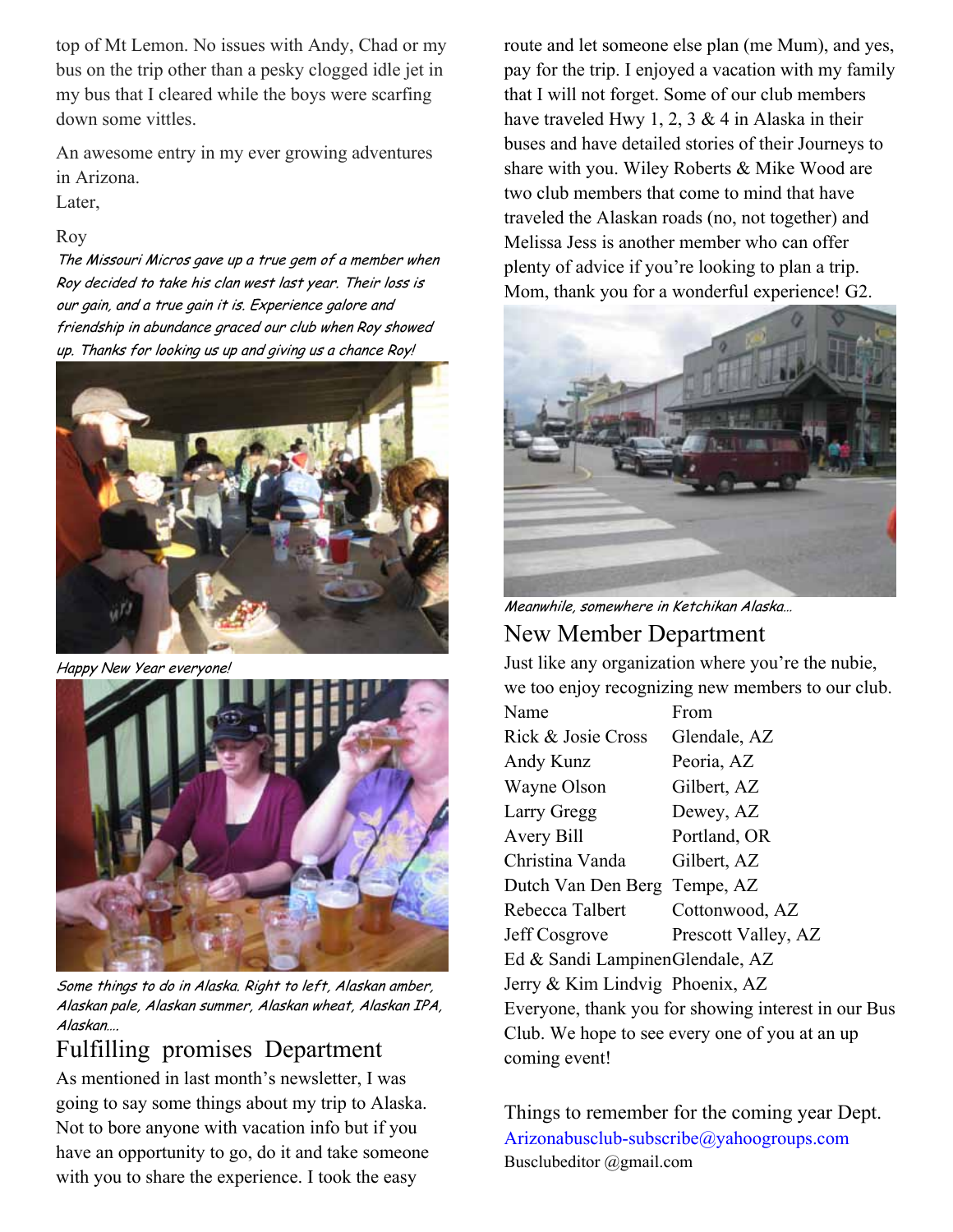# Swaps & Want ads Department

What better way to put out into the universe what you want, need or have to share with others. Send your requests & notices to: **Busclubeditor @gmail.com** We'll make sure to include them in our next issue! Deadline for submissions is usually the  $5<sup>th</sup>$  of the month unless there is a good excuse and then its negotiable. **Kimbrough, Richard G writes:** I'm out cleaning up a bit and found a couple of things I'm selling. I have a pair of bug ball joint dropped spindles from CB Performance. Installed once and then removed without ever driving on them. \$140 or will trade for bus parts. I also have a used bench mount engine stand. First \$25 takes it. Contact Richard on yahoogroups if he hasn't sold it already.

**Our esteemed President G writes:** For Sale-complete VR6 engine. No electronic brain. \$3000. VR6 Kennedy adaptor plate for bus tranny w/ flywheel \$500. Contact on yahoogroups.



Hats off to the ones hiding in Alaska!

### Interview Department

Due to space limitations in this issue, our interview article with Pat Kelly will be published in next month's issue. Sorry for any inconvenience.

# Coming Events Department

### **Buses by the Bridge 18 -** *Lake Havasu City,*  **January 16, 2014 - January 19, 2014**

Visit www.thesamba.com under 'Community' for more info & details.

### **Mesa Diversity Parade -** *Mesa*

**January 20<sup>th</sup> – Contact David Murphy for more** info or prod him to e-mail you a flyer with more details!



### President G attempts to channel raffle bus karma. **Free Swap Meet @ Airkewld** - *Goodyear* **January 25th**

Airkewld is putting on our first FREE Swap Meet of the year. Saturday, January 25th, from 6:00am to 12 noon MST, bring all your VW stuff that is clogging up your garage so that you can free up some cash for your build. The cost is ZERO, FREE, NADA out of your pocket. Anyone who comes to set up, will get a free shirt and sticker pack and we will have lots of coffee and donuts for everyone while supplies last.

We will also have used and scratch-n-sniff products available at discounted rates for this specific occasion.

Please make plans to come out and enjoy the day with VW's and people who love them. If we get enough people interested, maybe we will set up a VW display area and have a people choice award. Let's see what we can do!! More info available on-line.

# February- Raffle bus party weekends

Keep your eyes open for the opportunities to head over to Chad's or Jeremiah's place to work on the raffle bus or if you've got some issues of your own that need sorting out, bring 'em & we can work thru 'em together!

Late Feb – Early March – Anyone for a Cruise/Campout to Roosevelt Lake? May – Mt. Pinal

One more time Department: Busclubeditor @gmail.com